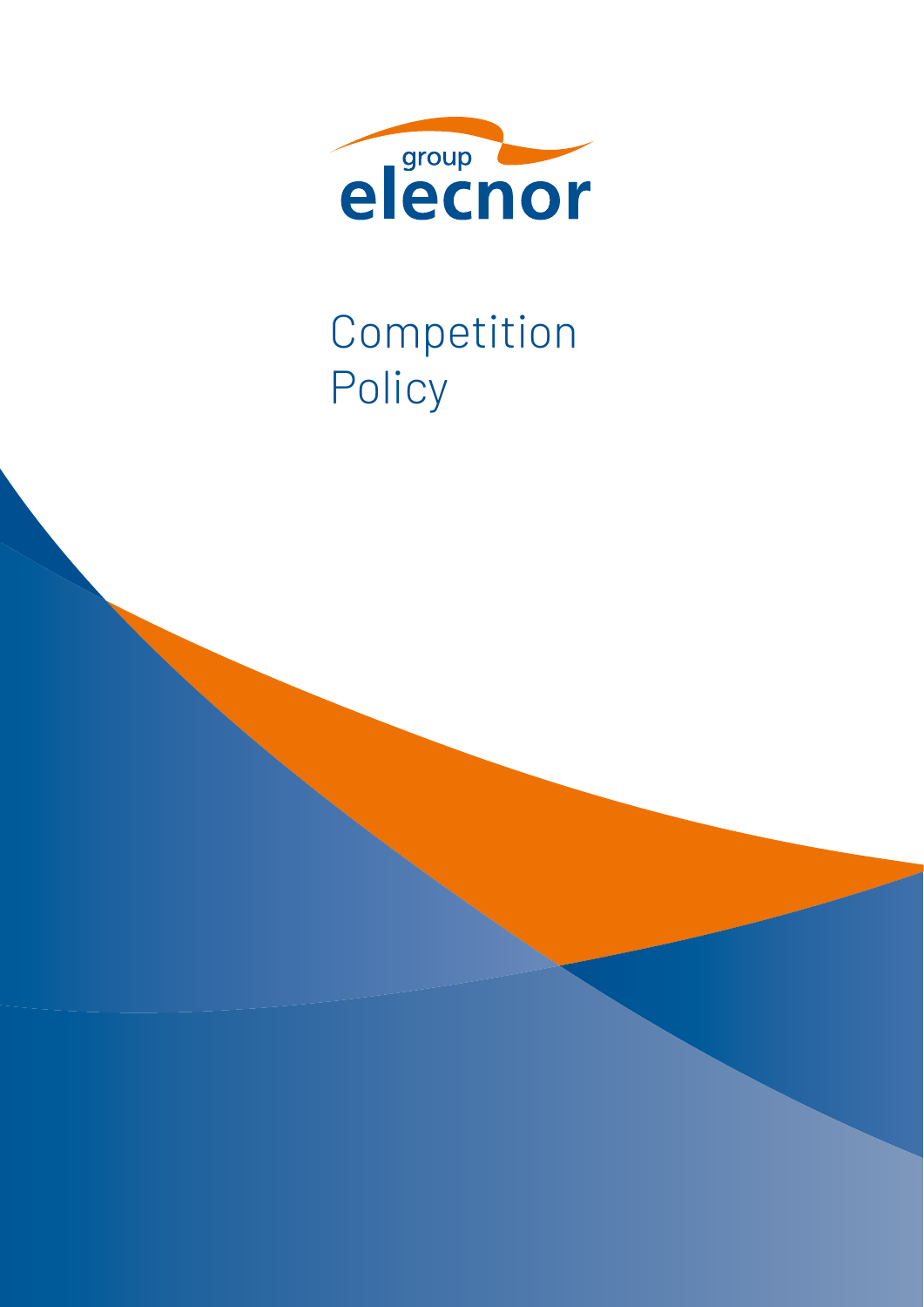

## 1. Introduction, purpose, scope and commitment

Foremost among the ethical principles and patterns of conduct that should guide the behaviour of Elecnor Group employees, as provided in its Code of Ethics and Conduct, is full compliance with the law. This principle states that employees of the Elecnor Group must observe, in all circumstances, exemplary ethical behaviour and must avoid any conduct that might contravene applicable regulations. Nor will they collaborate with third parties in activities that could breach existing legislation or damage the trust of others in the organisation.

In particular, and with regard to upholding competition, the aforementioned Code of Ethics and the Compliance Policy, which develops this principle of legal compliance, establish that under no circumstances will the Elecnor Group and/or its employees undertake any initiative whatsoever that infringes competition legislation, whether individual or concerted.

## Purpose

This Competition Policy<sup>1</sup> reaffirms and reinforces the Elecnor Group's commitment and develops the behaviour expected of Elecnor Group employees and of the individuals and legal entities that have regular dealings with the Elecnor Group to ensure compliance with antitrust regulations in relation to the different anti-competitive conducts contemplated in Law 15/2007, of 3 July 2007, on the Defence of Competition (hereinafter, LDC) and in the other European regulations applicable in Spain, as well as in the equivalent regulations applicable in any jurisdiction in which the Elecnor Group carries out its activity, which may be attributable to both legal entities and their executives.

## Scope

The Elecnor Group's Competition Policy is applicable to all its directors, executives and employees (hereinafter, **employees**) and to all persons and companies that collaborate and have dealings with the Elecnor Group in the performance of its activities, such as suppliers, subcontractors, consultants or advisors, commercial partners and collaborators in general (hereinafter, **partners**). Our partners are an extension of the Elecnor Group and must therefore act within the framework of their business relationship with us in accordance with the ethical and conduct principles set forth in this Policy, as well as any other applicable contractual provisions when acting on our behalf or in collaboration with us. Likewise, to the extent possible and in a proportionate and reasonable manner, we should encourage our partners to develop and implement management systems that support the development of an ethical and compliance culture consistent with our standards.

This Policy is applicable to all the countries in which the Elecnor Group and its subsidiaries and investees operate and, therefore, to all the organisations that form part of the Elecnor Group, with the relevant adaptations in accordance with the specific legislative circumstances in countries other than Spain. In the event of any discrepancies or substantive differences between the provisions of this Policy and the applicable rules and established customs in the various jurisdictions in which the Elecnor Group operates, Elecnor Group employees will always apply and require the strictest of the standards.

<sup>1</sup> This Competition Policy (hereinafter, the *Policy*) was drawn up on the basis of applicable regulations and best practices in connection with regulatory compliance and upholding competition.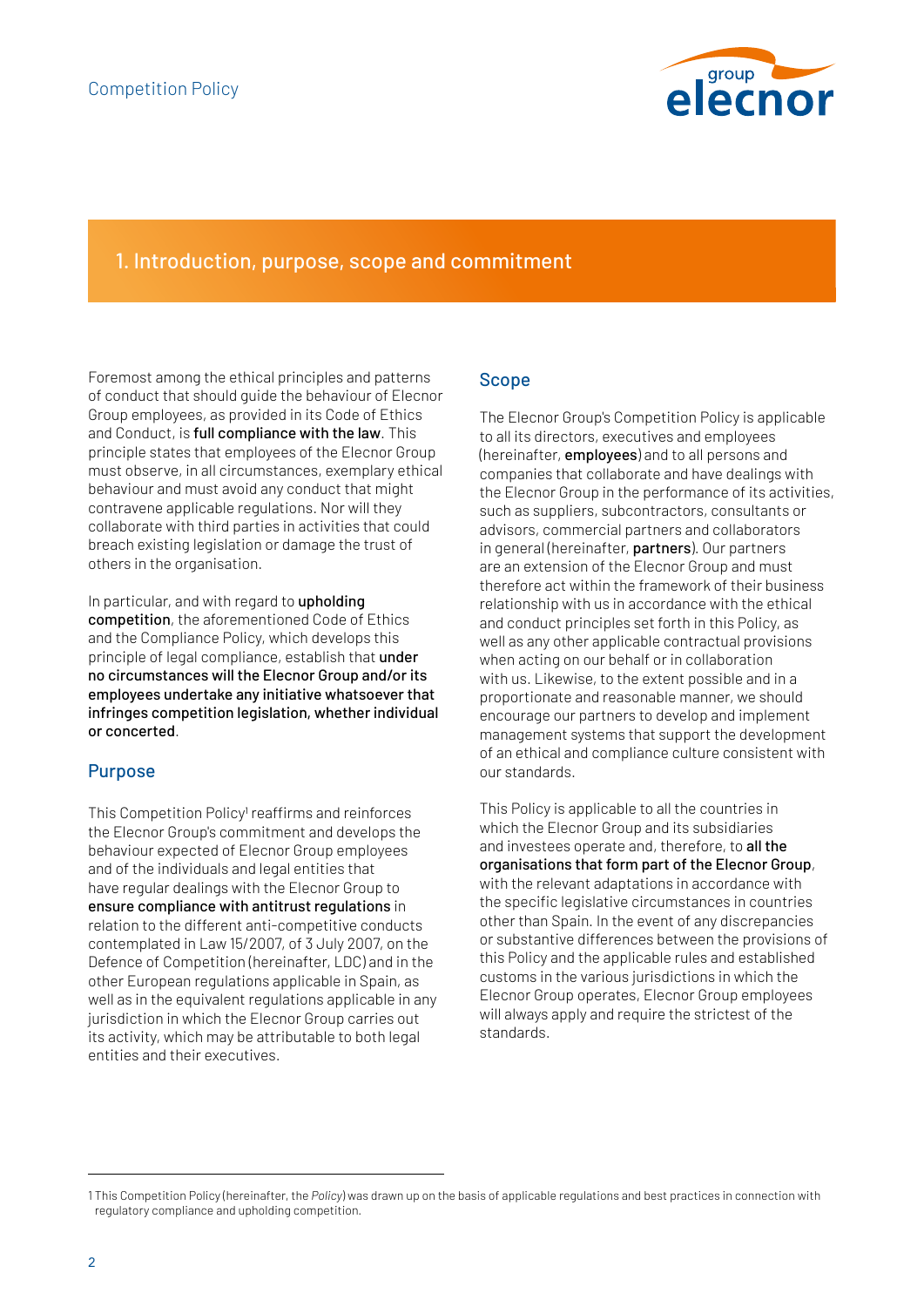

## Commitment

The Elecnor Group aims to effectively compete in all those countries where it operates, within the established legal framework and without the risk of infringing the right of competition, with a view to boosting the trust of suppliers, customers, collaborators, financiers, authorities and any other stakeholders, thereby shielding its business from any unlawful conduct that might undermine its reputation and generate criminal and/or administrative liability.

The Elecnor Group is firmly committed as a business organisation to ensuring strict compliance with the competition regulations, and one of its priorities is to develop a solid corporate culture of regulatory compliance that permeates the daily decision-making processes by its directors, executives and employees, as well as any other natural or legal persons acting on behalf of the Elecnor Group in law or in fact, enabling them, within the scope of their respective functions and responsibilities, to detect and prevent practices that restrict competition.

This commitment is not optional. The Elecnor Group implements the principle of zero tolerance to practices that contravene any provisions concerning ethics and integrity, and in particular to breaches of competition regulations, and expects its professionals and third parties with whom it has dealings to always act and behave in a manner consistent with the principles and values established in this Policy.

Compliance with the provisions of this Policy is the responsibility of all Elecnor Group employees. Ignorance of this Policy—and the rules on which it is based and the remaining complementary internal policies and procedures—is no excuse for non-

compliance. The Elecnor Group therefore expects its employees to properly read and understand this Policy and to be unwaveringly committed to upholding and fully adhering to the principles and guidelines for behaviour established herein and in the aforementioned additional regulations (see appendix "Related Mandatory Regulations"). Failure to comply with those provisions may result in the application of disciplinary measures where appropriate. It is worth noting that all employees are obliged to report any irregular practices of which they become apprised or which they witness.

In order to prevent, detect and adequately manage any risk relating to competition to which the organisation might be exposed, the Elecnor Group has set up a Compliance System concerning competition2 (integrated in the Group's overall Compliance System), for which this Policy is the reference framework.

As part of the Compliance System, the responsibility for ensuring the proper function and continuous improvement of the Compliance System concerning competition is attributed to the *Compliance Department (or* Compliance), which is led by the *Compliance Officer*, who is supported by the Compliance Committee to ensure that the goals set in the various spheres into which this system is structured (prevention, response, reporting and monitoring). In any event, notwithstanding the foregoing, the ultimate responsibility for identifying the risks to the organisation and implementing and supervising the proper mechanisms to ensure its effective management lies with the governing bodies. The governing bodies will ensure that the Compliance Committee has the independence, authority and means necessary to discharge its responsibilities.

<sup>2</sup> The Elecnor Group's Compliance System concerning Competition is designed in accordance with Spanish and international best practices in this connection, such as UNE Standard 19601 on criminal compliance management systems or the antitrust compliance programmes guidelines issued by the National Commission for Markets and Competition (CNMC). In particular, among other aspects, the Elecnor Group has implemented arrangements for the control and supervision of the System, a Code of Ethics, risk identification and assessment methodology and associated control activities, specific training in connection with compliance and risk prevention, a whistleblower channel, a supervision and monitoring system and a disciplinary framework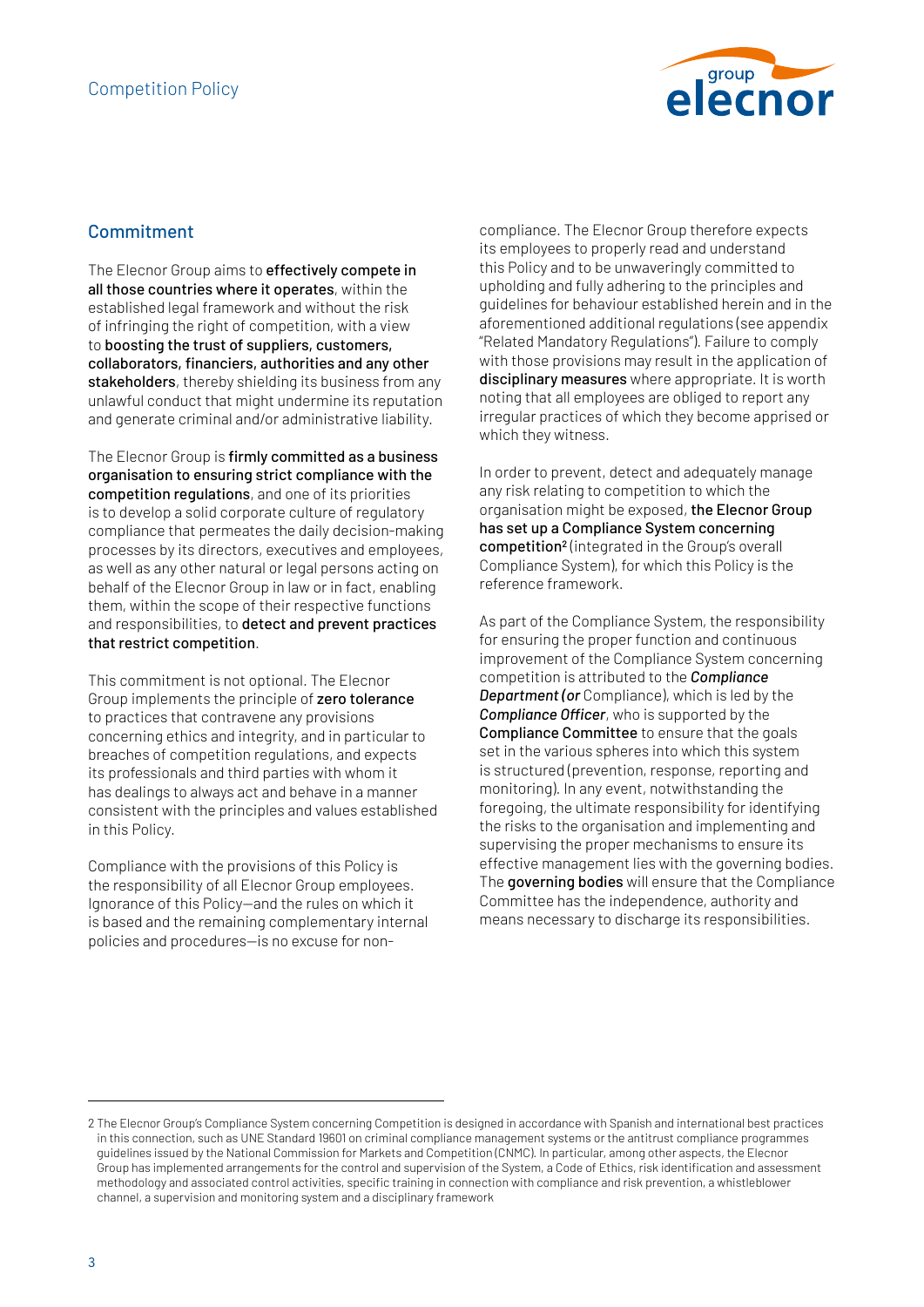

## 2. Action principles

The Elecnor Group's commitment to upholding competition lies within the framework of the principles and values in force since its incorporation in 1958. Under no circumstances the Elecnor Group and/or its employees or partners will undertake any initiative, either individual or concerted, that infringes antitrust legislation.



In particular, the Elecnor Group strictly prohibits:

- 1. Entering into agreements or engaging in concerted or consciously parallel practices between competitors which, by their object or effect, may restrict competition between economic operators (e.g. fixing prices or other trading conditions, sharing markets or customers, limiting or controlling production, etc.).
- 2. Anti-competitive manipulation of public or private tenders, whether through unjustified temporary joint ventures or subcontracting, making offers of cover, accompaniment, courtesy, etc., or any other means.
- 3. Accepting or implementing collective recommendations or decisions issued or adopted by associations that could restrict competition between economic operators.
- 4. Exchanging commercially sensitive information with competitors or third parties, including individual and disaggregated data on strategic variables such as current or future prices, discounts, quantities or present and future sales volumes.
- 5. Carrying out actions that could constitute abuse of a dominant position by means, among others, of setting unfair or discriminatory prices or commercial conditions, or unwarranted refusal or restriction of supply.
- 6. Engaging in acts of unfair competition which, due to affecting the public interest, could potentially affect the general interest (for example, acts of fraud and deliberate misleading, aggressive practices, selling at a loss, breach of secrecy, unlawful advertising, etc.).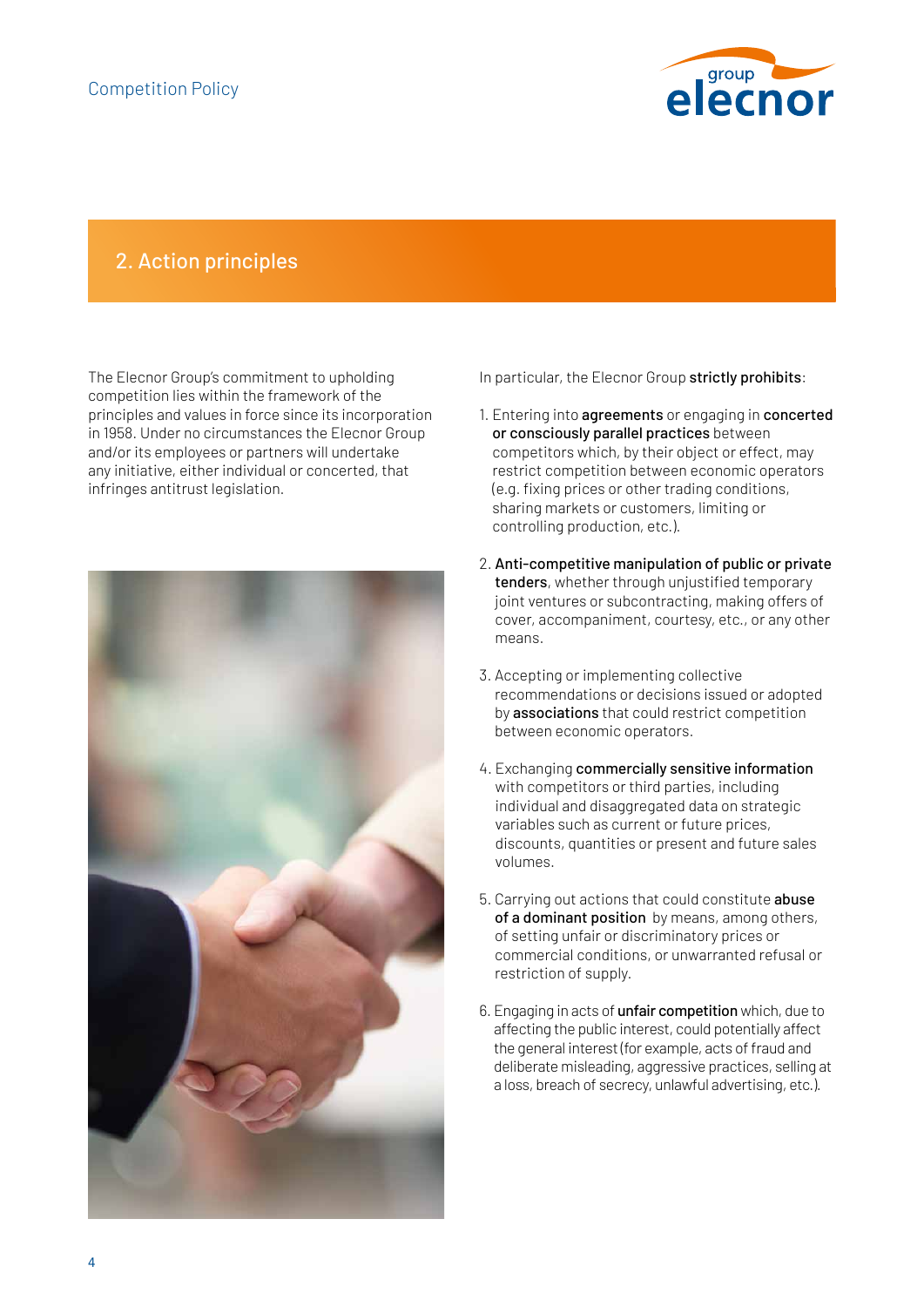

The Elecnor Group has drawn up and makes available to all its employees and all third parties with whom it has dealings a Guide for Compliance concerning Competition in which it sets out all these action principles, which should be understood as a complementary document to this Policy.

In order to promote respect for these action principles by its employees and partners, the Elecnor Group is firmly committed to:

- Acting and requiring others to act at all times in accordance with the provisions of the applicable legislation on the right of competition, this Policy and the rest of regulations, policies and complementary internal procedures, applying, where necessary, the disciplinary framework established, in accordance with labour regulations and collective bargaining agreements in force, in the event of non-compliance in this sphere.
- Disseminating the organisation's commitment to strict compliance with legislation, and, in particular, the right of competition, among both its employees and its partners.
- Disseminating among its employees, by means of suitable communication and training programmes, the importance of discharging their duties and responsibilities in accordance with the highest ethical standards and in strict observance of the law and the foremost provisions and obligations set forth in regulations concerning competition and conducts that might imply antitrust practices.
- Providing Elecnor Group employees the necessary knowledge and tools to detect, prevent, avoid and properly manage any situations that may lead to a breach of the law or that may contravene the principles and values of the Elecnor Group and this Policy.
- Encouraging and requiring its partners to have the utmost respect for the principles and values of the Elecnor Group.
- Ensuring the maximum diligence possible in the context of public contracts, avoiding any kind of irregularity that might be interpreted by the competent authorities as a manipulation of procedures.
- Making available to its employees and of any stakeholders acting in good faith **proper** communication channels to enable them to convey any queries they may have in connection with this Policy and to fulfil their duty to report and inform of any irregular conduct of which they are aware or which they suspect.
- Cooperating with official bodies, such as the National Commission on Markets and Competition (CNMC) and other competition authorities.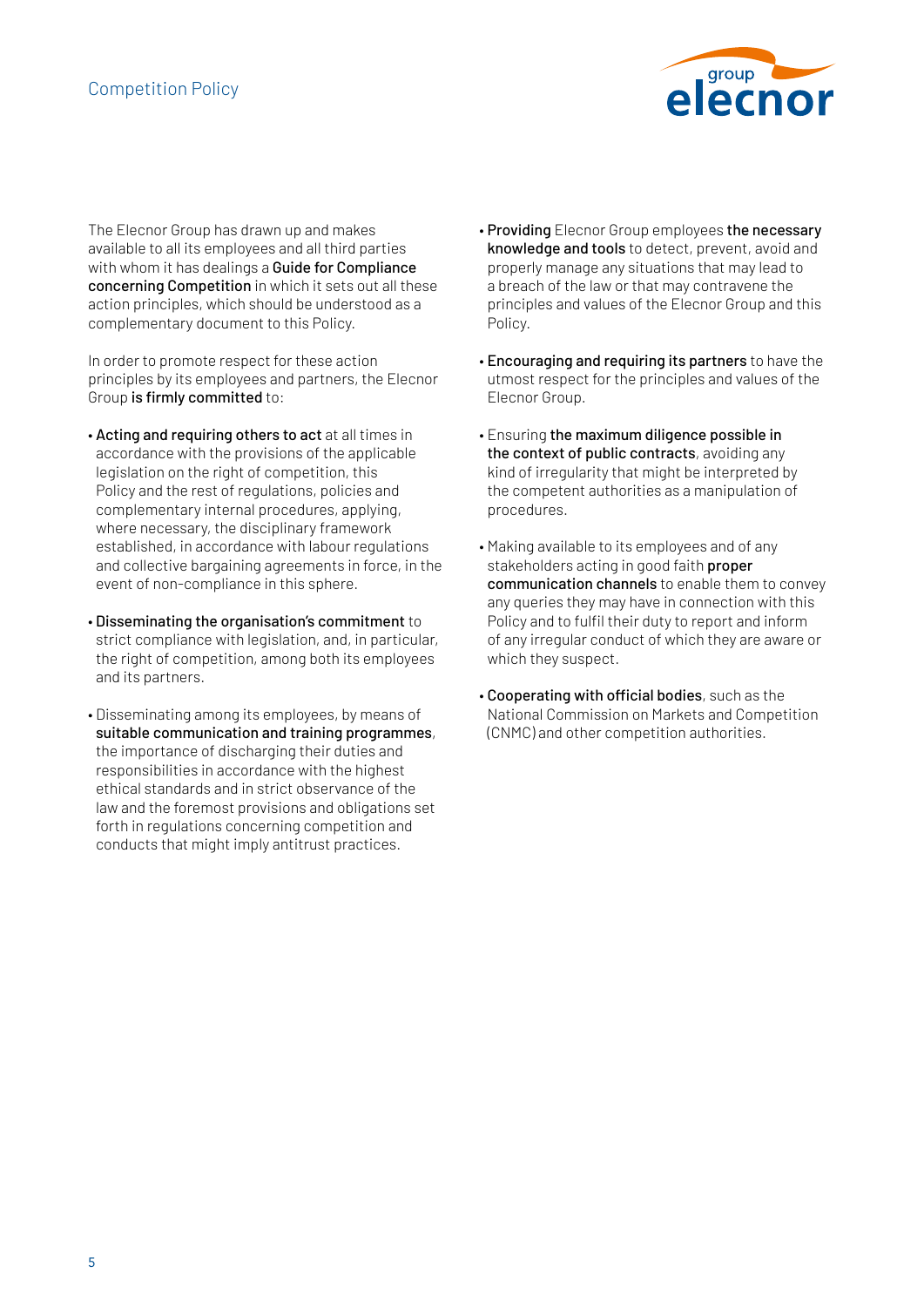

## 3. Resolving queries and conveying concerns

Any employee who might have doubts, needs assistance or would like to convey any concern regarding any aspect of this Policy or in relation hereto should first contact their immediate hierarchical superior (or any other hierarchical superior) or the legal advising area. Likewise, the Chief Compliance Officer and all other members of the Compliance Committee are at the disposal of any employee to resolve any question on ethics and compliance.

In any event, the Elecnor Group provides its professionals and/or third parties with a legitimate interest with a confidential channel through which to report any questions regarding the interpretation of this Policy or its complementary internal regulations, to propose improvements in the existing internal control systems, and to report any conduct that is unlawful or contrary to the provisions of this Policy, the regulations on which it is based, its complementary policies and/or procedures or the prevailing legislation. All Elecnor Group professionals are obliged to immediately report any irregular practice or unlawful or unethical conduct of which they become apprised or which they witness. This channel may be accessed via:

• E-mail: codigoetico@elecnor.com • Conventional mail: PO box (apartado de correos) No. 266-48080

Communications submitted through this channel will be received and processed by the Chief Compliance Officer and by members of the Compliance Committee designated for that purpose (hereinafter, Ethics Channel Supervisors), who shall determine which department or unit belonging to the Elecnor Group is best suited to resolve the matter, and they will report directly to the Audit Committee in connection with the communications received, investigations conducted and conclusions reached. Communications should preferably be named and will in any case be analysed and treated confidentially and in keeping with data protection regulations in accordance with the procedure established for that purpose. Notwithstanding the foregoing, in the event of receiving anonymous communications, these will also be analysed by the Ethics Channel Supervisors, and, where applicable, processed and investigated in accordance with the aforementioned procedure. The final decision in connection with any disciplinary measures to be adopted will be for the Audit Committee.

The Elecnor Group does not tolerate reprisals against persons whom, in good faith, have used the channels and procedures established for reporting. de conductas potencialmente irregulares.

Persons' right to honour is among the Elecnor Group's foremost premises. All persons at the organisation who are in charge of managing material linked to this Policy, the Code of Ethics of the Elecnor Group and other complementary internal regulations must make the utmost effort to guarantee that right.

> Approval (Board of Directors) July 2021